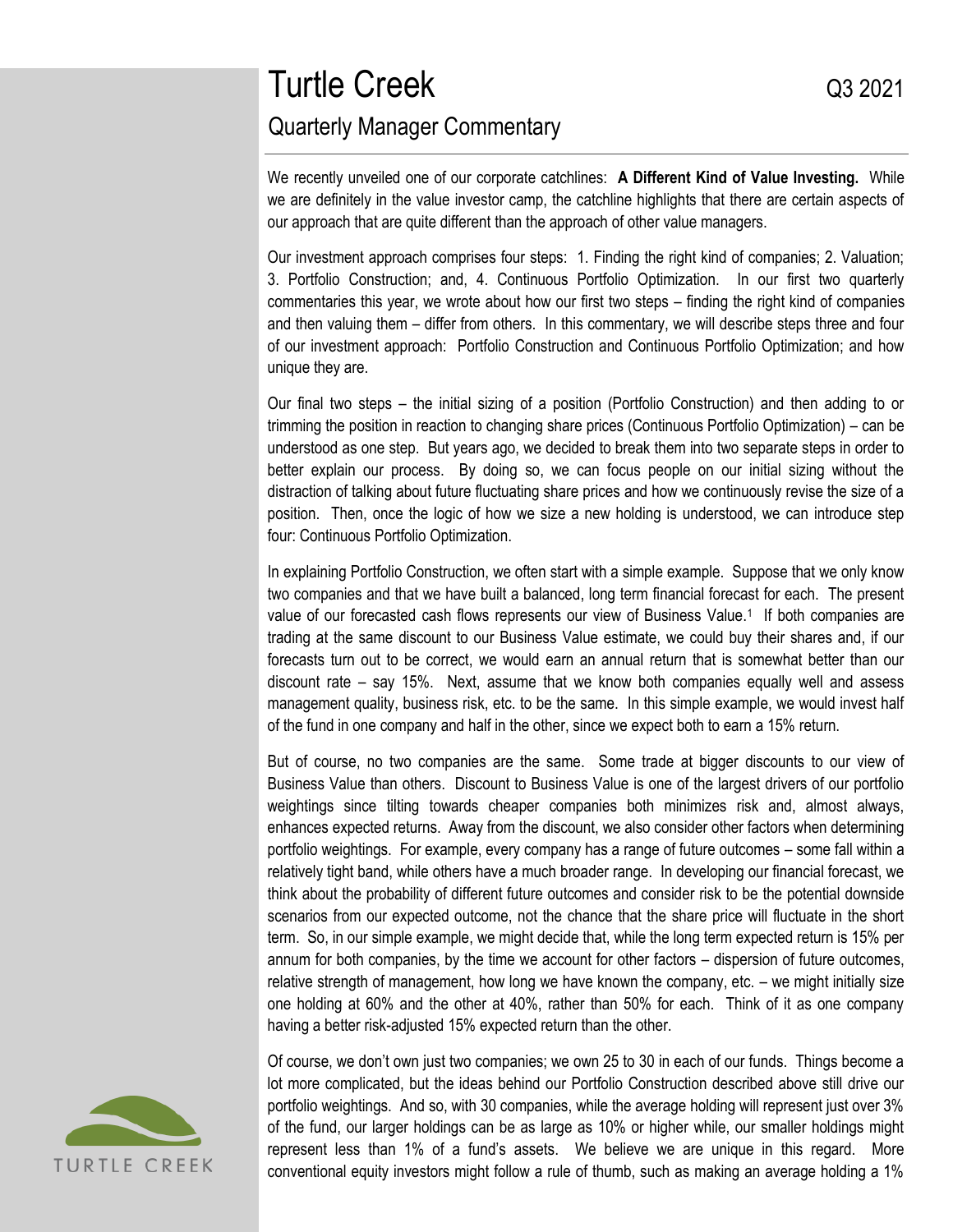## Turtle Creek and a control of the Creek and a control of the control of the control of the control of the control of the control of the control of the control of the control of the control of the control of the control of Quarterly Manager Commentary

weighting, and a more attractive position 2%. We have yet to come across other investors that apply the same amount of rigour that we do when sizing an initial position in a company.

And once we have sized a position, we don't just sit back and simply wait for some stock price target to be reached. The sizing exercise we undertake when adding a position essentially assumes a static portfolio. But portfolios are far from static – stock prices are constantly moving around and so, in a way, we must continuously re-construct the portfolio. This ongoing re-construction process is something we call Continuous Portfolio Optimization ("CPO"). Typically, this process entails selling small amounts of positions that have seen share price appreciation and, in turn, buying small amounts of positions that have seen their share prices fall.

Let's return to our two-stock portfolio example. After initially constructing the portfolio, let's then assume that the share price of one company declines by 10% while the share price of the other rises by 10% (a pretty common occurrence in the stock market, as you know), with no change to our long term view of Business Value for either company. Obviously, the portfolio is imbalanced because now the company with the lower long term expected return (because its share price has risen) is a larger weighting and the company with the higher long term expected return (because its share price has declined) is a smaller weighting. To us, it makes no sense to do nothing and so we would sell some of the lower prospective return position (the one which saw its share price rise 10%) and invest the proceeds in the higher prospective return position (the one which saw its share price fall 10%).

In our previous commentaries we highlighted some of the differences in our approach to company identification and valuation. But in these two final steps – Portfolio Construction and CPO – the entire approach is different. We are often asked to identify the source of our out-performance. It's a complex question that proves difficult to answer. Turtle Creek Equity Fund is comprised of only 30 names, so clearly identifying great companies, and avoiding not so great ones, coupled with a well thought out view of value is an important contributor to our returns. Yet our approach of overweighting the most attractive positions, on a *continuous* basis, is also an important contributor. The thing is, these steps are all inter-connected and heavily dependent on each other. Without a view of value that we have confidence in, we would be unable to initially size a position, nor react to changing prices. And arriving at a well thought out view of value is certainly made easier when you are dealing with highly intelligent, shareholder focused organizations.

The impact of our CPO shows up whether you look at individual holdings or the portfolio overall. On an individual holding basis, for virtually all of them, the return we have generated exceeds that of a 'buy and hold' approach and, over time, the difference becomes larger and larger. This is also the case for the overall portfolio.

While CPO has generated incremental positive returns, we don't do it to boost performance. We engage in CPO to constantly de-risk the portfolio – to maintain one that has the lowest risk or highest margin of safety. But, of course, this also has the inverse impact of constantly fine tuning the portfolio to have the highest long term expected return. For those of you who are interested in reading a more expansive discussion on risk, we would direct you to our Tao of the Turtle, *[Risk, A Further Discussion.](https://www.turtlecreek.ca/wp-content/uploads/2020/09/TCAM-Thought-Piece-Risk-A-Further-Discussion-Sept-2012.pdf)*



We are often asked "why don't others do CPO?" The answer is complicated. First off, one must do the first three steps really well: finding the right companies, doing fundamental work to have a confident view of the true intrinsic value of each company and having a logical means of initially sizing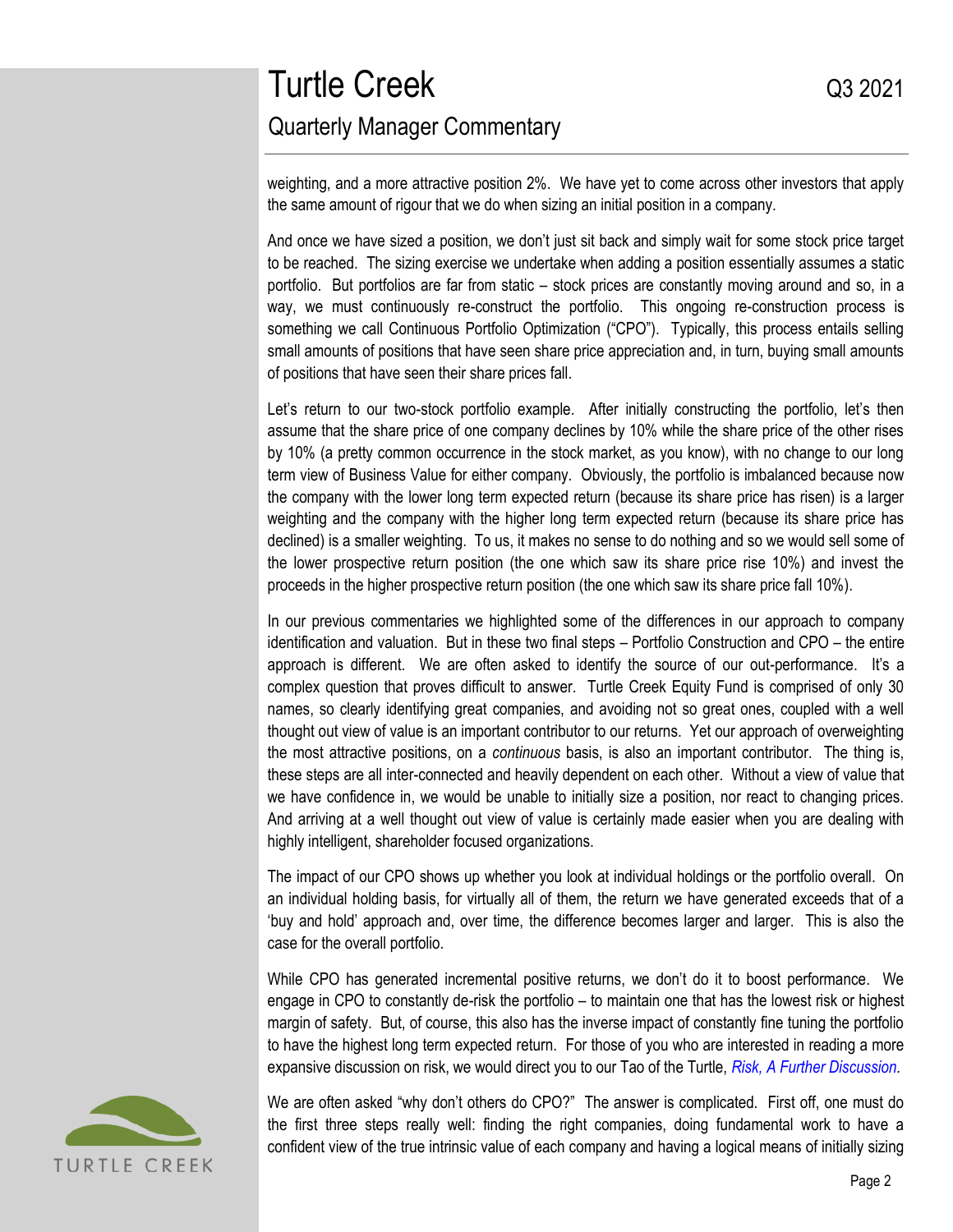## Turtle Creek and a control of the Creek and a control of the control of the control of the control of the control of the control of the control of the control of the control of the control of the control of the control of Quarterly Manager Commentary

individual holdings. That is the foundation that enables us to buy more of a holding at lower prices and, equally, have the comfort to trim the position at higher prices. Then there are factors such as temperament that make CPO difficult to put into practice. Recently, in a meeting with a large U.S. family office, they commented that they have some good investment managers but every time those managers try to 'trade around' their positions they find that they actually detract from a buy and hold return. And then they observed that, clearly, we have added value. We explained that we are not 'trading around' our holdings; instead, we are simply reacting to other people 'trading around' and the share price changes that result.

Looking forward, as we survey the companies in our portfolio today, we would be very surprised if each share price wasn't higher (frankly, a lot higher) in five to ten years. Think of us as having high confidence in each share price far into the future. But we have very low confidence as to where the share prices will go in the shorter term. If we are lucky, the path to those higher long term share prices will be uneven with lots of ups and downs so that we will be able to apply Continuous Portfolio Optimization to the benefit of our investors.

### **Quarterly Results**

*Unit price results:*

During the quarter, the net asset value of the Turtle Creek Equity Fund ("TCEF") was essentially unchanged (increased less than 1%).<sup>2</sup> This was the same as both the S&P MidCap 400 index and the S&P/TSX Completion index which were also unchanged (each of them increased less than 1%, in Canadian dollars).<sup>3</sup> We made two additions to the portfolio and one removal to end the quarter with 30 holdings.4,5 Approximately 65% of the portfolio was invested in U.S. companies with 35% in Canadian companies.

Turtle Creek United States Equity Fund ("TCUS") declined 1.2% during the quarter, slightly ahead of a 1.8% decline in the S&P MidCap 400 index (both in U.S. dollars).<sup>2</sup> We added three companies to the portfolio and removed three, to remain at 25 holdings.

Turtle Creek Canadian Equity Fund ("TCCF") declined 2.3% during the quarter, compared with a 0.1% increase in the S&P/TSX Completion index.<sup>2,5</sup> We made one addition to the portfolio and one removal to end the quarter with 25 holdings*.*

### *Business Value results:*

While our unit prices were flat or slightly down, our increase in Business Value was very strong as outlined on the following page.

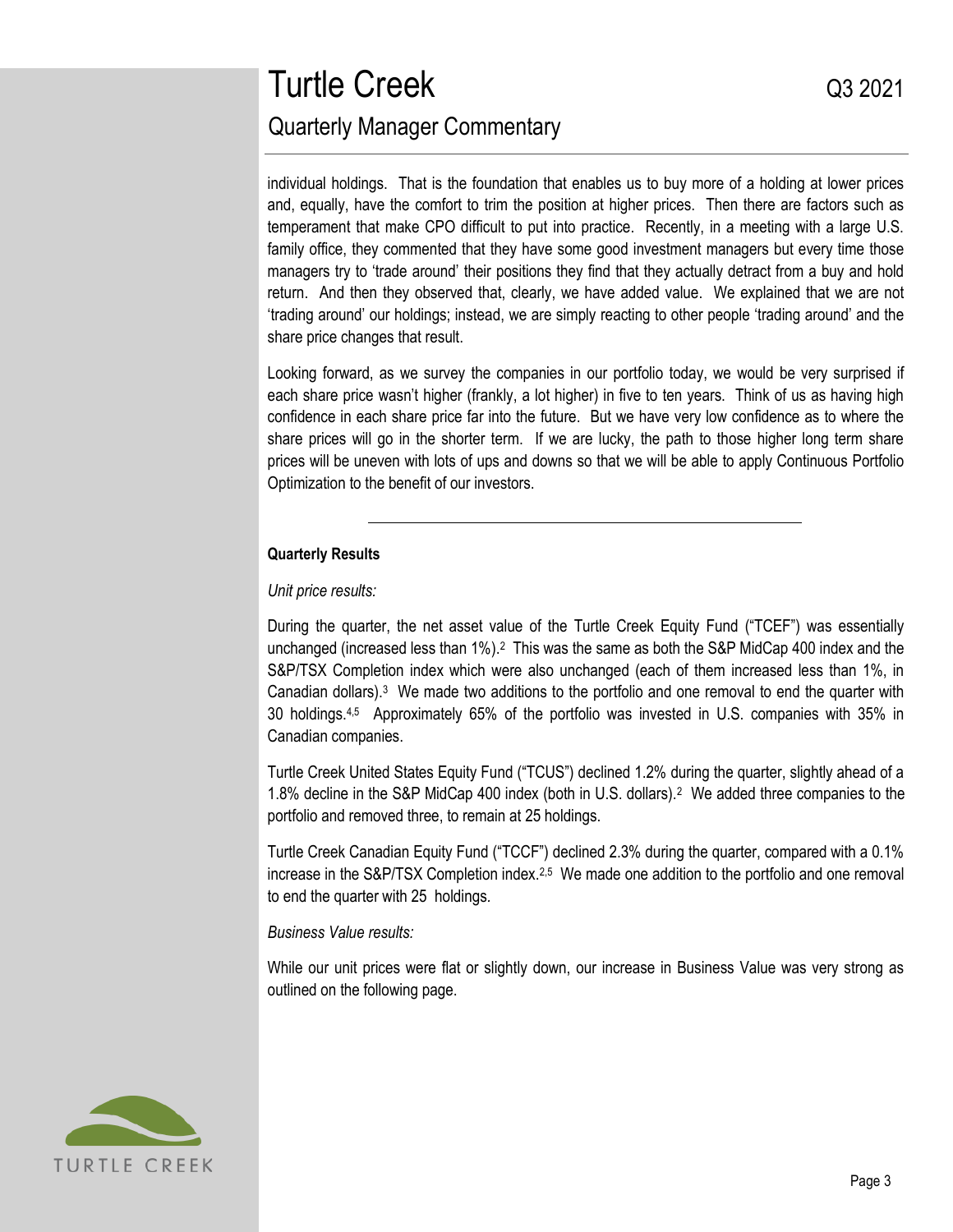# Turtle Creek and a control of the Creek and a control of the control of the control of the control of the control of the control of the control of the control of the control of the control of the control of the control of Quarterly Manager Commentary

|                                    | <b>TCEF</b> | <b>TCUS (US\$)</b> | <b>TCCF</b> |
|------------------------------------|-------------|--------------------|-------------|
| Quarterly change in Business Value | $+12%$      | $+14%$             | $+7%$       |

A 12% increase in TCEF's Business Value in one quarter is noteworthy since an 'average' increase in Business Value for a quarter is more like 4%. The outsized increase for Q3 was from a couple of sources. First, the discount to Business Value of the two companies added was much larger than the discount for the holding that was removed. The math of adding cheaply valued companies to the portfolio and removing more fully valued companies helps increase the Business Value of the portfolio. We are always searching for companies that are trading at cheap valuations and we found a couple this quarter. Second, we raised our Business Values (i.e., raised our long-term forecasts) for three holdings, all of which are meaningful positions. Our constant reviewing and refining of our companies' prospects results in both increases and reductions to long term forecasts, but in this quarter, there were three upward revisions with no material downward revisions. This won't always be the case, but we will take it when it happens.